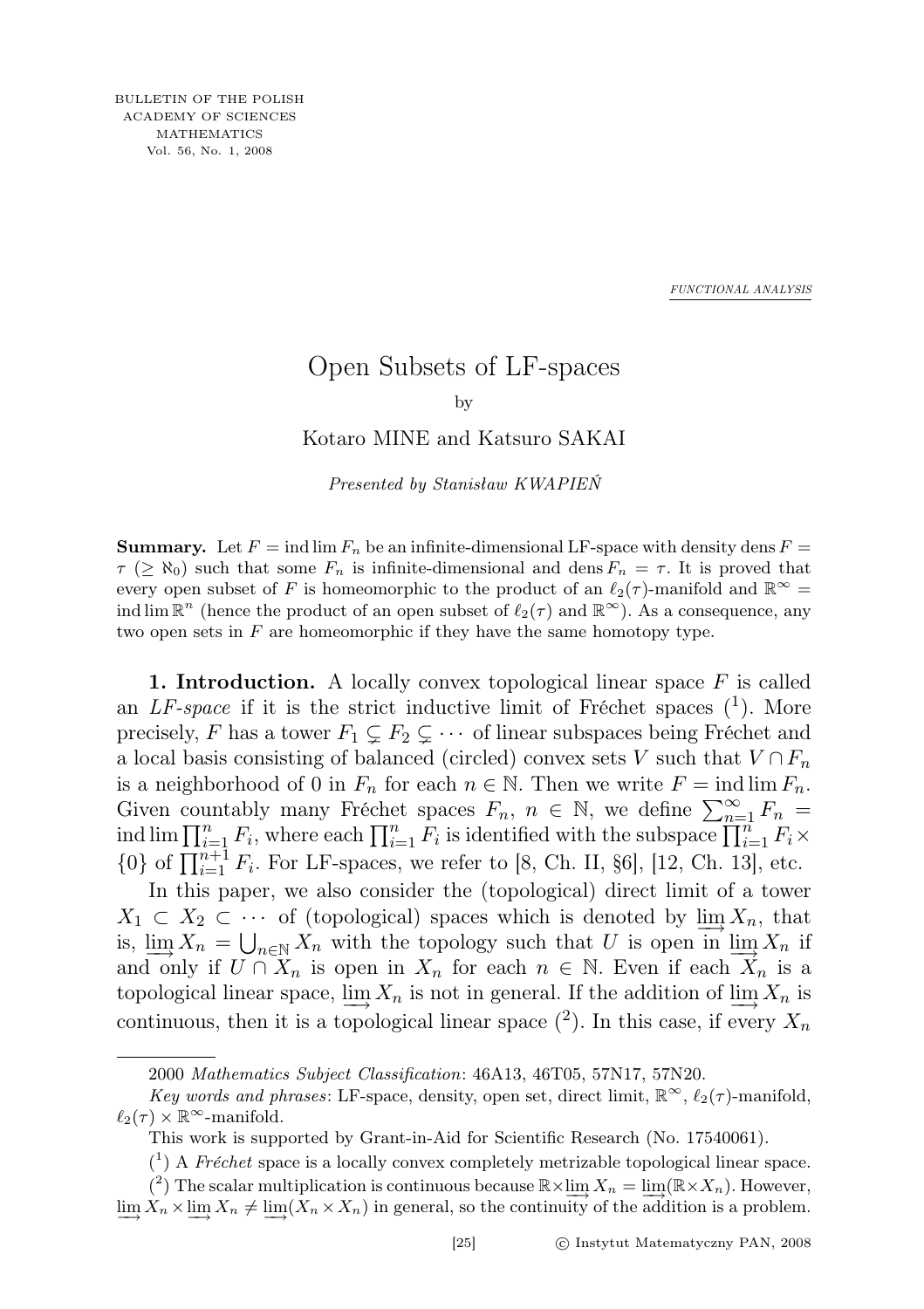is locally convex then so is  $\lim_{n \to \infty} X_n$  (cf. [12, Problem 13-1-5]). For the tower  $\mathbb{R} \subset \mathbb{R}^2 \subset \mathbb{R}^3 \subset \cdots$ , the direct limit  $\mathbb{R}^\infty = \lim_{n \to \infty} \mathbb{R}^n$  is a topological linear space, hence  $\mathbb{R}^{\infty}$  is an LF-space, i.e.,  $\mathbb{R}^{\infty} = \overrightarrow{\text{ind}} \lim \mathbb{R}^{n}$ . The Hilbert space with density  $\tau$  ( $\geq \aleph_0$ ) is denoted by  $\ell_2(\tau)$ , where  $\ell_2 = \ell_2(\aleph_0)$ .

The topological classification problem for LF-spaces is completely solved by the results of Mankiewicz [6, Theorem 2.14] and Toruńczyk [11, Theorem 6.1]: every LF-space  $F = \text{ind }\lim F_n$  is homeomorphic to  $(\approx)$  one of the spaces  $\mathbb{R}^{\infty}$ ,  $\ell_2(\tau) \times \mathbb{R}^{\infty}$  or  $\sum_{n=1}^{\infty} \ell_2(\tau_n)$ , where  $\tau = \text{dens } F$  and  $\tau_1 < \tau_2 < \cdots$ with sup  $\tau_i = \text{dens } F$ . In fact, (1)  $F \approx \mathbb{R}^\infty$  if  $\dim F_n < \infty$  for each  $n \in \mathbb{N}$ ; (2)  $F \approx \ell_2(\tau) \times \mathbb{R}^\infty$  if some  $F_n$  is infinite-dimensional and dens  $F_n = \text{dens } F$ =  $\tau$ ; (3)  $F \approx \sum_{i=1}^{\infty} \ell_2(\tau_i)$  if dens  $F_n <$  dens  $F$  for every  $n \in \mathbb{N}$ .

Given a space  $E$  (called a model space), a paracompact Hausdorff space M is called an  $E$ -manifold if it is locally homeomorphic to  $E$ , that is, each point of M has an open neighborhood homeomorphic to an open set in E. Although the theory of  $\mathbb{R}^{\infty}$ -manifolds has been well developed (cf. [3], [7], etc.), that of  $\ell_2 \times \mathbb{R}^\infty$ -manifolds has not. Not much is known about  $\ell_2(\tau) \times \mathbb{R}^{\infty}$ - or  $\sum_{i=1}^{\infty} \ell_2(\tau_i)$ -manifolds.

In the following,

let F be an LF-space such that  $F \approx \ell_2(\tau) \times \mathbb{R}^\infty$ , where  $\tau \geq \aleph_0$ .

In this paper, we show the following:

MAIN THEOREM. For each open set U in F, there exists an  $\ell_2(\tau)$ -manifold M such that  $U \approx M \times \mathbb{R}^{\infty}$ .

We have the following corollaries. The first one follows from the classification theorem for  $\ell_2(\tau)$ -manifolds [5], [4] (cf. [2, Ch. IX, Theorem 7.3]): any two  $\ell_2(\tau)$ -manifolds with the same homotopy type are homeomorphic.

COROLLARY 1 (Classification). Two open subsets of  $F$  are homeomorphic if they have the same homotopy type.

Due to the stability theorem for  $\ell_2(\tau)$ -manifolds [9] (cf. [2, Ch. IX, Theorem 4.1]),  $M \times \ell_2(\tau) \approx M$  for every  $\ell_2(\tau)$ -manifold M, hence we have the following:

COROLLARY 2 (Stability). Every open set U in F is homeomorphic to  $U \times F$ .

For each connected  $\ell_2(\tau)$ -manifold M, there exists a locally finite-dimensional simplicial complex K with card  $K^{(0)} \leq \tau$  such that  $M \approx |K| \times \ell_2$ , where |K| admits the metric topology, by the triangulation theorem for  $\ell_2(\tau)$ manifolds [4]. Thus, the following holds:

COROLLARY 3 (Triangulation). Each open subset of  $F$  is homeomorphic to  $|K| \times F$  for some locally finite-dimensional simplicial complex K with card  $K^{(0)} \leq \tau$ .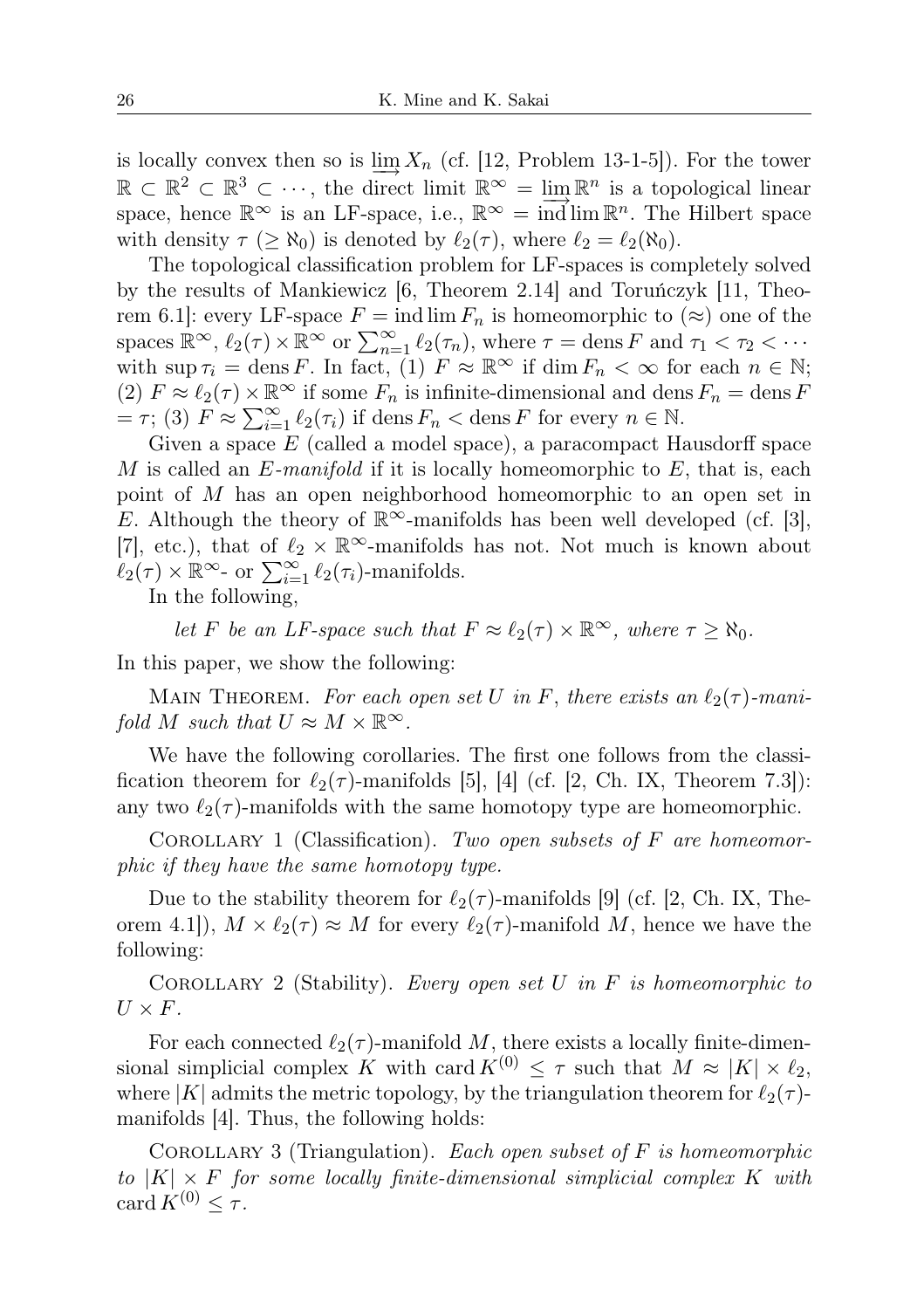**2. Outline of the proof.** Let  $I = [0, 1]$  and  $\mathbb{R}_+ = [0, \infty)$ . Since  $\ell_2(\tau) \times$  $\mathbb{R}^n_+ \approx \ell_2(\tau) \times \mathbf{I}^n \approx \ell_2(\tau)$  for every  $n \in \mathbb{N}$  (cf. [10]), it follows from the stability theorem for  $\ell_2(\tau)$ -manifolds [9] that  $X \times \mathbb{R}^n_+ \approx X \times \mathbf{I}^n \approx X$  for each  $\ell_2(\tau)$ -manifold X and  $n \in \mathbb{N}$ . Moreover,  $\mathbb{R}^{\infty} \approx \mathbb{R}^{\infty} = \lim_{\tau \to 0} \mathbb{R}^n_+$ , the direct limit of the tower  $\mathbb{R}_+ \subset \mathbb{R}_+^2 \subset \mathbb{R}_+^3 \subset \cdots$  (cf. [7]), where each  $\mathbb{R}_+^n$  is identified with  $\mathbb{R}^n_+ \times \{0\} \subset \mathbb{R}^{n+1}_+$ . Therefore,  $F \approx \ell_2(\tau) \times \mathbb{R}^\infty_+$ . Thus, we can consider U as an open set in  $\ell_2(\tau) \times \mathbb{R}_+^{\infty}$ . One should note that

$$
\ell_2(\tau) \times \mathbb{R}_+^{\infty} = \ell_2(\tau) \times \varinjlim \mathbb{R}_+^n \neq \varinjlim (\ell_2(\tau) \times \mathbb{R}_+^n)
$$
 as spaces.

A closed set A in a space X is called a Z-set if for each open cover  $\mathcal U$ of X there is a map  $f: X \to X \setminus A$  which is U-close to id, that is, every  ${x, f(x)}$  is contained in some  $U \in \mathcal{U}$ . It is known that if an  $\ell_2(\tau)$ -manifold A is a Z-set in an  $\ell_2(\tau)$ -manifold X then A is collared in X, that is, there is an open embedding  $\psi: A \times [0, 1) \to X$  (called a *collar*) such that  $\psi(x, 0) = x$ for every  $x \in A$ .

For each  $n \in \mathbb{N}$ , let  $U_n = U \cap (\ell_2(\tau) \times \mathbb{R}^n_+)$ . As is easily observed, each  $U_n$  is an  $\ell_2(\tau)$ -manifold which is a Z-set in  $U_{n+1}$ . Note that  $U_1 \subset U_2 \subset \cdots$ and  $U = \bigcup_{n \in \mathbb{N}} U_n$ . We define

$$
M = \bigcup_{n \in \mathbb{N}} [n-1, n] \times U_n \subset \bigcup_{n \in \mathbb{N}} \mathbb{R}_+ \times \ell_2(\tau) \times \mathbb{R}_+^n = \mathbb{R}_+ \times \ell_2(\tau) \times \mathbb{R}_+^{\infty}.
$$

Now, each  $[n-1, n] \times U_n$  is an  $\ell_2(\tau)$ -manifold and

$$
([n-1, n] \times U_n) \cap ([n, n+1] \times U_{n+1}) = \{n\} \times U_n,
$$

where  $\{n\}\times U_n$  is collared not only in  $[n-1,n]\times U_n$  but also in  $[n, n+1]\times U_{n+1}$ because it is a Z-set in the  $\ell_2(\tau)$ -manifold  $[n, n + 1] \times U_{n+1}$ . It follows that M is a separable  $\ell_2(\tau)$ -manifold. Since  $\mathbb{R}^{\infty} \approx [0,1)^{\infty} = \varinjlim[0,1)^n$ , we shall show that  $M \times [0, 1)^\infty \approx U$ .

Let  $\Psi = (\psi_i)_{i \in \mathbb{N}}$  be a sequence of collars  $\psi_i : U_i \times [0,1) \to U_{i+1}$ . By the natural embedding

$$
\psi_n \times \text{id} : U_n \times [0,1) \times [0,1)^\infty \to U_{n+1} \times [0,1)^\infty,
$$

we regard  $U_n \times [0, 1) \times [0, 1)^\infty = U_n \times [0, 1)^\infty$  as an open set in  $U_{n+1} \times [0, 1)^\infty$ . Let  $U_{\Psi}$  be the direct limit of the following open tower:

$$
U_1 \times [0,1)^\infty \underset{\psi_1 \times \mathrm{id}}{\subset} U_2 \times [0,1)^\infty \underset{\psi_2 \times \mathrm{id}}{\subset} \cdots.
$$

Since each  $U_n \times [0, 1)^\infty$  is an open set in  $\ell_2(\tau) \times \mathbb{R}^n_+ \times [0, 1)^\infty \approx \ell_2(\tau) \times \mathbb{R}^\infty$ , it follows that  $U_{\Psi}$  is an  $\ell_2(\tau) \times \mathbb{R}^{\infty}$ -manifold. Since  $U_n \times [0, 1)^k \subset U_{n+k}$  for each  $n, k \in \mathbb{N}$ , we can regard  $U_{\Psi} = \bigcup_{n \in \mathbb{N}} U_n$  as sets but the topology of  $U_{\Psi}$ depends on the sequence  $\Psi = (\psi_i)_{i \in \mathbb{N}}$ . The first step of the proof is to find  $\Psi$  so that  $U_{\Psi} \approx U$ .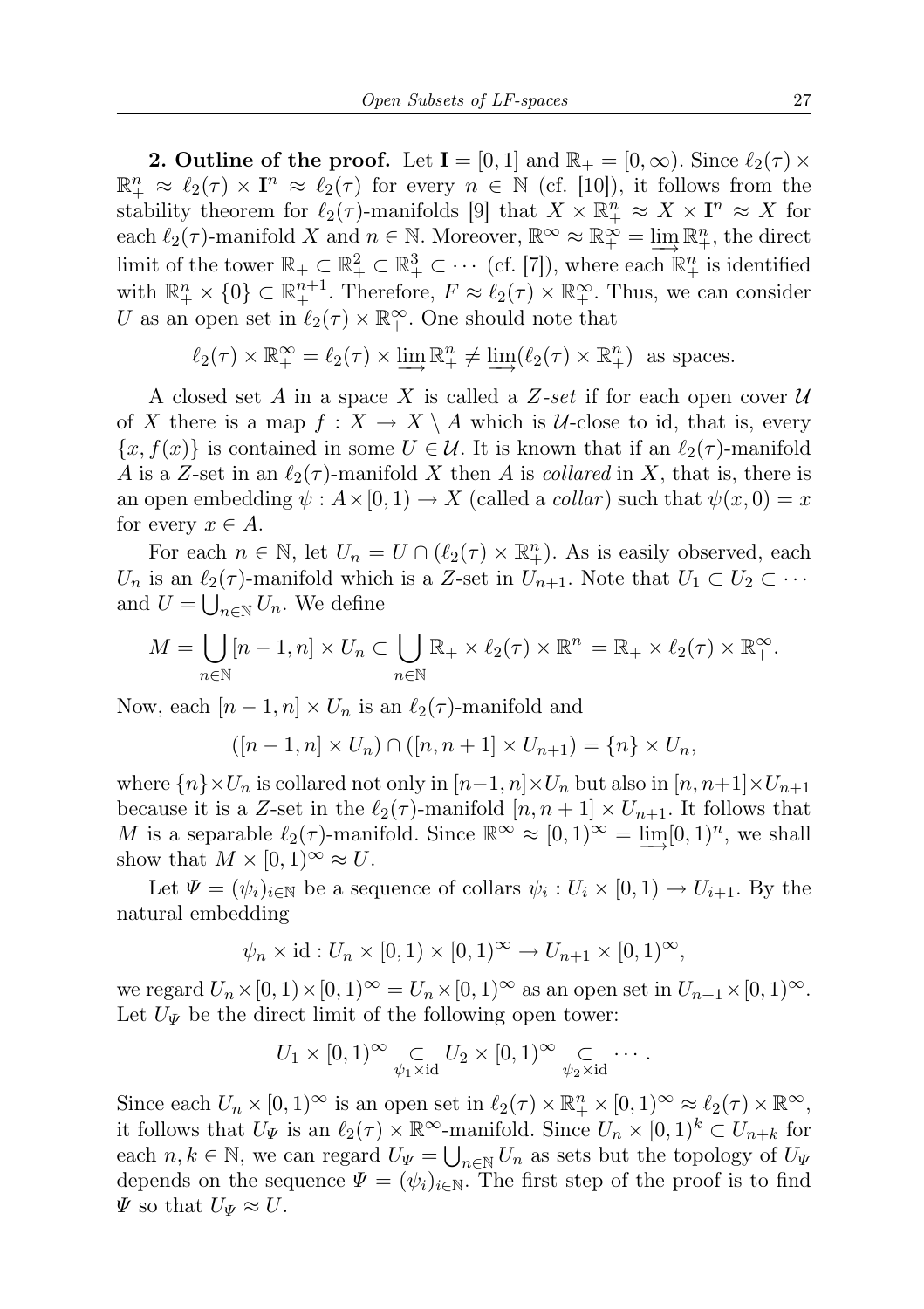Observe that  $U_{\Psi}$  is also the direct limit of the following open tower:

$$
U_1 \times [0, 1/2)^\infty \underset{\psi_1 \times \mathrm{id}}{\subset} U_2 \times [0, 2/3)^\infty \underset{\psi_2 \times \mathrm{id}}{\subset} \cdots.
$$

On the other hand, for each  $n \in \mathbb{N}$ , let

$$
M_n^{\infty} = \left(\bigcup_{i=1}^n \left[i-1, n\right) \times U_i\right) \times \left[0, \frac{n}{n+1}\right)^{\infty}.
$$

Then  $M_1^{\infty} \subset M_2^{\infty} \subset \cdots$  are open sets in  $M \times [0,1)^{\infty}$  and  $M \times [0,1)^{\infty} = \bigcup_{n \in \mathbb{N}} M_n^{\infty}$ . In the second step, we construct homeomorphisms  $n \in \mathbb{N}$  M<sup>∞</sup>. In the second step, we construct homeomorphisms

$$
h_n: M_n^{\infty} \to U_n \times \left[0, \frac{n}{n+1}\right)^{\infty}, \quad n \in \mathbb{N},
$$

so that the following diagram commutes:

$$
M_n^{\infty} \xrightarrow{\subset} M_{n+1}^{\infty}
$$
\n
$$
U_n \times \left[0, \frac{n}{n+1}\right)^{\infty} \xrightarrow{\subset} U_{n+1} \times \left[0, \frac{n+1}{n+2}\right)^{\infty}
$$

This implies that  $M \times [0,1)^\infty \approx U_{\Psi}$ .

To complete the proof, we use two more results on  $\ell_2(\tau)$ -manifolds. The following is proved in [5]:

THEOREM 1. Let M and N be  $\ell_2(\tau)$ -manifolds. Every homotopy equivalence  $f : M \to N$  is homotopic to  $(\simeq)$  a homeomorphism.

We call an embedding  $f: X \to Y$  a Z-embedding if  $f(X)$  is a Z-set in Y. The following easily follows from the Z-set unknotting theorem [1]:

THEOREM 2. Let  $f : M \to N$  be a homeomorphism between  $\ell_2(\tau)$ manifolds and  $g : A \to N$  a Z-embedding of a Z-set A in M. If g is homotopic to the restriction  $f|A$  then g extends to a homeomorphism  $\tilde{g}: M \to M$ which is isotopic to f.

3. The first step of the proof. For simplicity, we use the following notation:

$$
\prod_{i=k}^{n<\omega}[0,a_i]=\bigcup_{n\geq k}\prod_{i=k}^n[0,a_i] \text{ for } a_i>0, i\geq k.
$$

For a subset  $N \subset \ell_2(\tau) \times \mathbb{R}^n_+$  and a map  $\alpha : N \to (0,1)$ , we define

$$
N(\alpha) = \{(x, t) \in N \times \mathbb{R}_+ \mid t < \alpha(x)\} \subset \ell_2(\tau) \times \mathbb{R}^{n+1}_+.
$$

For each  $n \in \mathbb{N}$ , let  $U_n = U \cap (\ell_2(\tau) \times \mathbb{R}^n_+)$ . Then  $U_n$  is an  $\ell_2(\tau)$ -manifold. For a sequence  $\alpha = (\alpha_k)_{k \in \mathbb{N}}$  of maps  $\alpha_k : U_k \to (0,1)$  satisfying the condition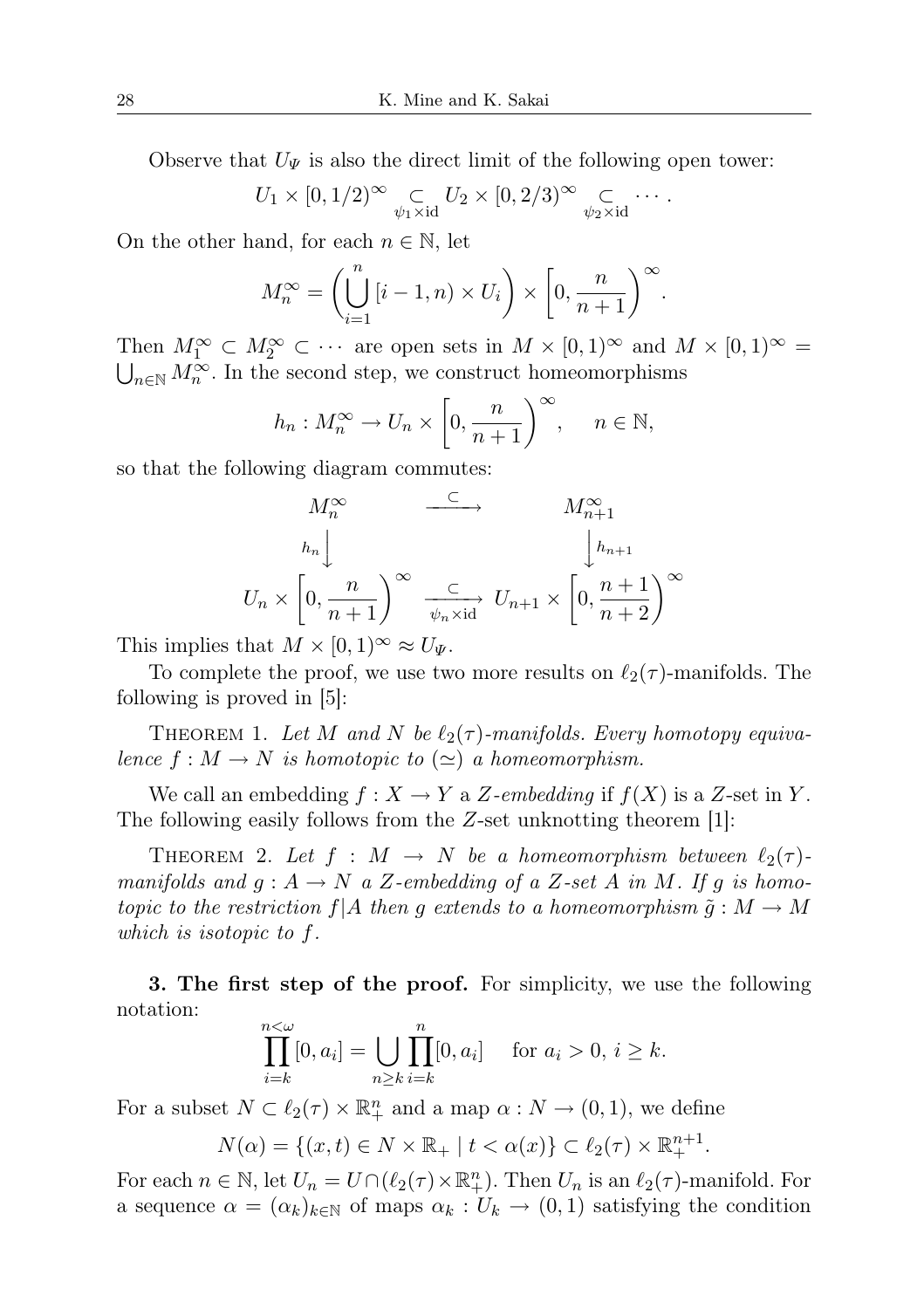$U_k(\alpha_k) \subset U_{k+1}$ , we can inductively define

$$
U_n(\alpha_n, \dots, \alpha_k) = U_n(\alpha_n, \dots, \alpha_{k-1})(\alpha_k)
$$
  

$$
\subset U_k(\alpha_k) \subset U_{k+1} \quad \text{for each } k > n.
$$

Then, for each  $n \in \mathbb{N}$ ,

$$
U_n(\alpha_n) \subset U_n(\alpha_n, \alpha_{n+1}) \subset U_n(\alpha_n, \alpha_{n+1}, \alpha_{n+2}) \subset \cdots
$$

Let  $U_n^{\alpha} = \bigcup_{k \geq n} U_n(\alpha_n, \dots, \alpha_k) \subset U$ . Thus, we have a tower  $U_1^{\alpha} \subset U_2^{\alpha} \subset$  $U_3^{\alpha} \subset \cdots$  with  $U = \bigcup_{n \in \mathbb{N}} U_n^{\alpha}$ . If each  $U_n^{\alpha}$  is open in U then  $U = \underline{\lim}_{n} U_n^{\alpha}$ .

LEMMA 1. There exists a sequence  $\alpha = (\alpha_k)_{k \in \mathbb{N}}$  of maps  $\alpha_k : U_k \to (0,1)$ such that  $U_k(\alpha_k) \subset U_{k+1}$  for every  $k \in \mathbb{N}$  and each  $U_n^{\alpha}$  is open in U, hence  $U = \lim_{n \to \infty} U_n^{\alpha}$ . Moreover, for each  $x \in U_k$  there is a neighborhood V of x in  $U_k$  and  $a_i > 0$ ,  $i > k$ , such that  $\inf_{y \in V} \alpha_k(y) > 0$  and

$$
\inf \left\{ \alpha_n(y) \mid y \in V \times \prod_{i=k+1}^n [0, a_i] \right\} > 0 \quad \text{for every } n > k.
$$

*Proof.* For each  $k \in \mathbb{N}$ , let  $V_k$  be a locally finite open cover of  $U_k$  and let  $a_{V,i} \in (0,1], i > k$ , be such that

$$
\mathrm{cl}\, V \times \prod_{i=k+1}^{n < \omega} [0, a_{V,i}] \subset U \quad \text{ for each } k \in \mathbb{N} \text{ and } V \in \mathcal{V}_k.
$$

We define  $\beta_k: U_k \to \mathbf{I}$  as follows:

$$
\beta_k(x) = \max \Big\{ a_{V,k+1} \mid V \in \mathcal{V}_j, \ j \leq k, \ x \in \text{cl } V \times \prod_{i=j+1}^k [0, a_{V,i}] \Big\},\
$$

where  $\mathrm{cl} V \times \prod_{i=j+1}^k [0, a_{V,i}] = \mathrm{cl} V$  if  $j = k$ . Then  $\beta_k$  is upper semicontinuous because

$$
\{(x,t)\in U_k\times\mathbf{I} \mid t\leq \beta_k(x)\} = \bigcup_{j\leq k} \bigcup_{V\in\mathcal{V}_j} \text{cl } V\times \prod_{i=j+1}^{k+1} [0, a_{V,i}]
$$

is closed in  $U_k \times \mathbb{R}_+$ . Choose an open set  $U'_{k+1}$  in  $U_{k+1}$  so that

$$
\{(x,t) \in U_k \times \mathbf{I} \mid t \leq \beta_{k+1}(x)\} \subset U'_{k+1} \subset \mathrm{cl}\, U'_{k+1} \subset U_{k+1}.
$$

Then we have a lower semicontinuous function  $\gamma_k : U_k \to \mathbf{I}$  defined by

$$
\gamma_k(x) = \sup\{t \in \mathbf{I} \mid \{x\} \times [0, t] \subset U'_{k+1}\}.
$$

Since  $\beta_k < \gamma_k$ , there exists a continuous map  $\alpha_k : U_k \to (0,1)$  such that  $\beta_k < \alpha_k < \gamma_k$ . Thus,  $U_k(\alpha_k) \subset U_{k+1}$  for every  $k \in \mathbb{N}$ .

By the definition, for each  $V \in \mathcal{V}_k$  and  $n \geq k$ ,

$$
\mathrm{cl}\, V \times \prod_{i=k+1}^{n+1} [0, a_{V,i}] \subset U_k(\alpha_k, \ldots, \alpha_n),
$$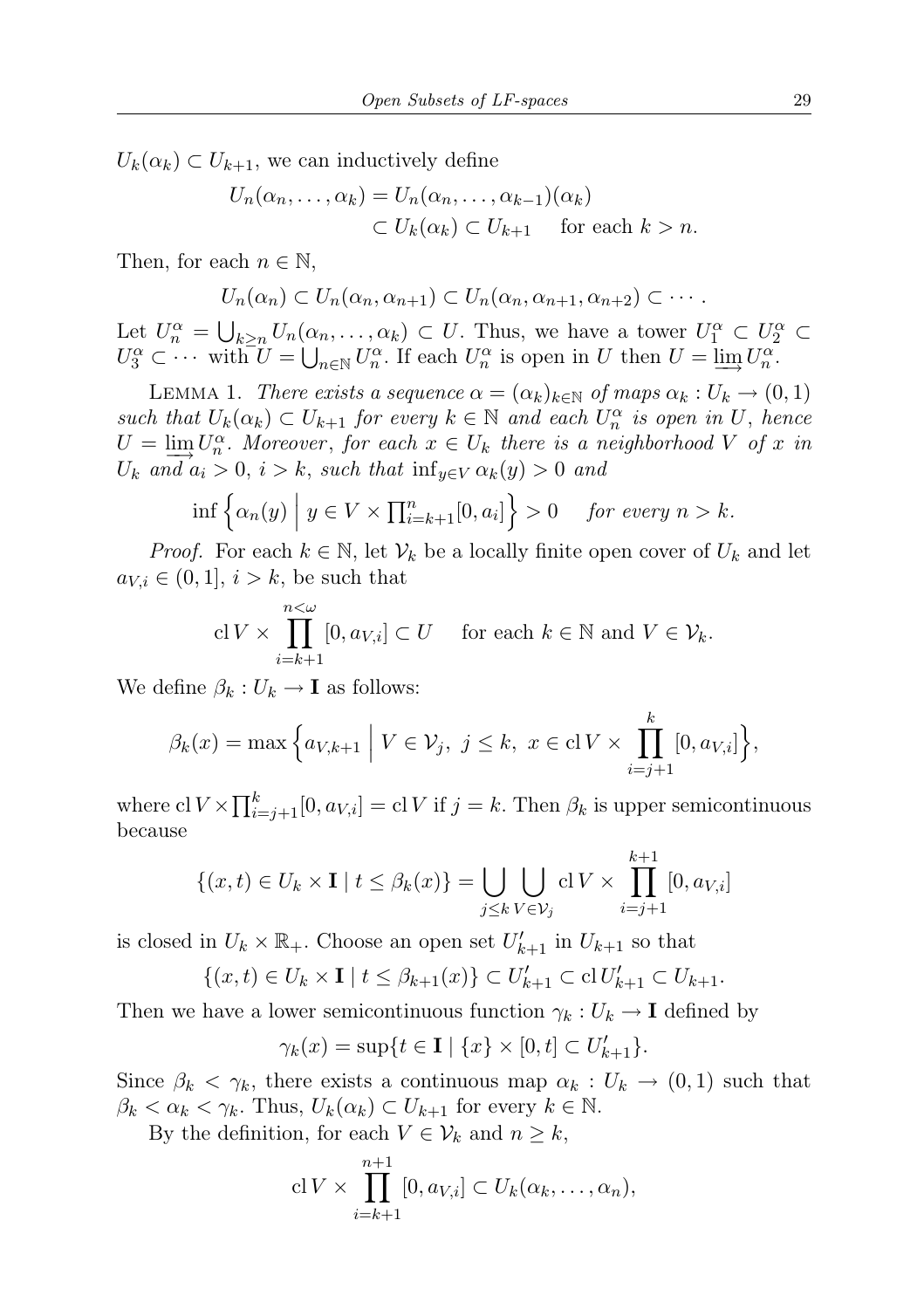which implies  $\inf_{y\in V} \alpha_k(y) \geq a_{V,k+1} > 0$  and

$$
\inf \left\{ \alpha_n(y) \mid y \in V \times \prod_{i=k+1}^n [0, a_i] \right\} \ge a_{V, n+1} > 0 \quad \text{for every } n > k.
$$

To show that each  $U_n^{\alpha}$  is open in U, let  $x \in U_n^{\alpha}$ . Choose  $k \geq n$  so that  $x \in U_n(\alpha_n, \dots, \alpha_k) \subset U_{k+1}$ . Then x has the following open neighborhood in  $U$ :

$$
W \times \prod_{i=k+2}^{m+1 < \omega} [0, a_{V,i}),
$$

where  $W = V \cap U_n(\alpha_n, \dots, \alpha_k)$  and  $V \in \mathcal{V}_{k+1}$ . Now, by induction on  $m > k$ , we shall show that

$$
W \times \prod_{i=k+2}^{m+1} [0, a_{V,i}] \subset U_n(\alpha_n, \dots, \alpha_m).
$$

To this end, take an arbitrary

$$
y = (z, t_{k+2}, \dots, t_{m+1}) \in W \times \prod_{i=k+2}^{m+1} [0, a_{V,i}].
$$

By the inductive assumption, it follows that

$$
y' = (z, t_{k+2},..., t_m) \in W \times \prod_{i=k+2}^{m} [0, a_{V,i}] \subset U_n(\alpha_n,..., \alpha_{m-1}).
$$

Since  $t_{m+1} < a_{V,m+1} < \alpha_m(y')$ , it follows that

$$
y\in U_n(\alpha_n,\ldots,\alpha_{m-1})(\alpha_m)=U_n(\alpha_n,\ldots,\alpha_m).
$$

Thus, we have

$$
W \times \prod_{i=k+2}^{m+1 < \omega} [0, a_{V,i}] = \bigcup_{m > k} W \times \prod_{i=k+2}^{m} [0, a_{V,i}] \subset U_n^{\alpha}.
$$

Therefore,  $U_n^{\alpha}$  is open in U.

Now, we shall construct a sequence  $\Psi = (\psi_i)_{i \in \mathbb{N}}$  of collars  $\psi_i : U_i \times [0,1) \to$  $U_{i+1}, i \in \mathbb{N}$ , so that  $U_{\Psi} \approx U$ . Recall  $U_{\Psi}$  is the direct limit of the following open tower:

$$
U_1 \times [0,1)^\infty \underset{\psi_1 \times \mathrm{id}}{\subset} U_2 \times [0,1)^\infty \underset{\psi_2 \times \mathrm{id}}{\subset} \cdots,
$$

where we regard  $U_n \times [0,1)^\infty$  as an open set in  $U_{n+1} \times [0,1)^\infty$  by the embedding

 $\psi_n \times id : U_n \times [0,1]^\infty = U_n \times [0,1] \times [0,1]^\infty \to U_{n+1} \times [0,1]^\infty.$ 

LEMMA 2. There exists a sequence  $\Psi = (\psi_n)_{n \in \mathbb{N}}$  of collars  $\psi_n : U_n \times$  $[0, 1) \rightarrow U_{n+1}$  such that  $U_{\Psi} \approx U$ .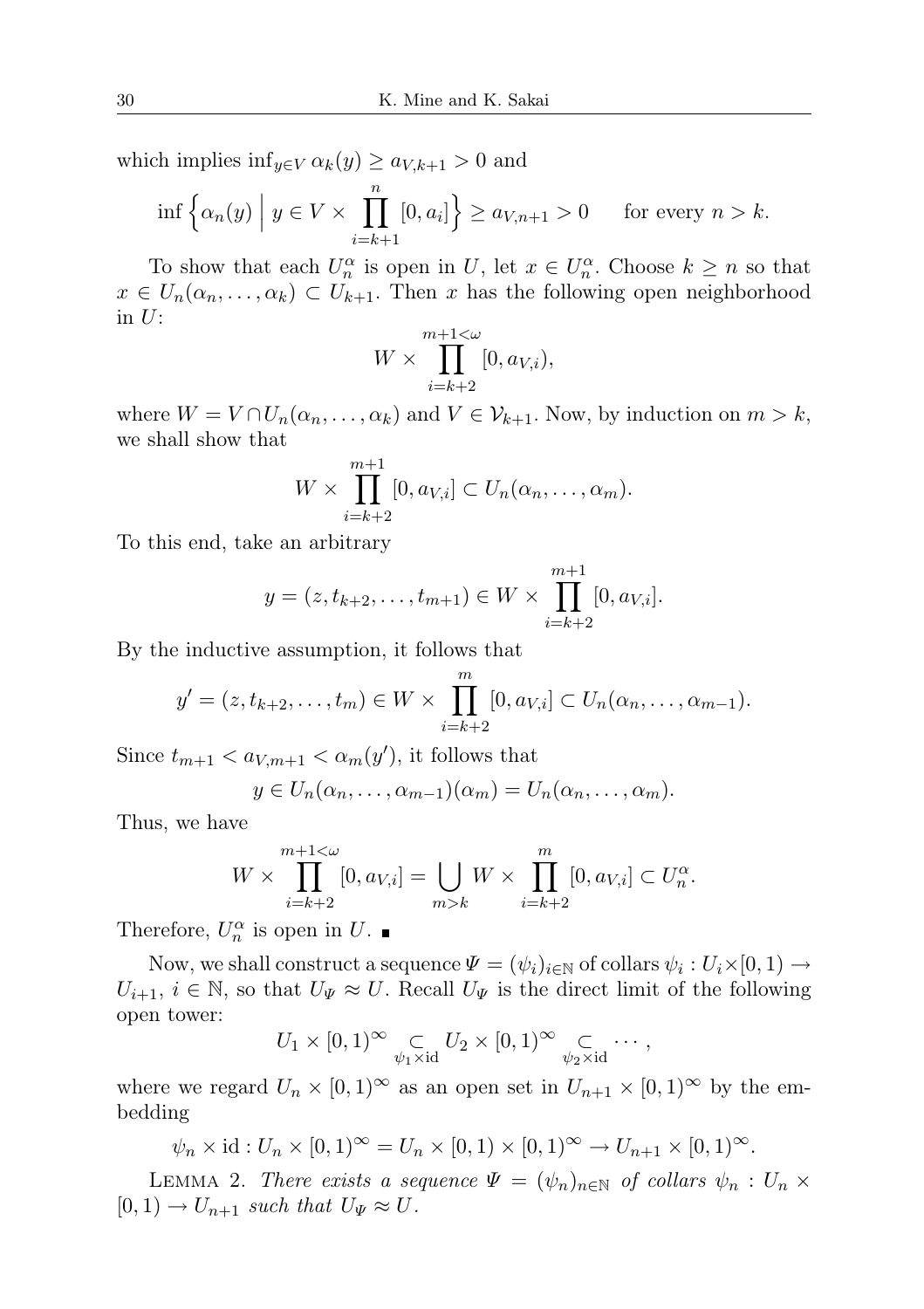*Proof.* Let  $\alpha = (\alpha_n)_{n \in \mathbb{N}}$  be a sequence of maps  $\alpha_n : U_n \to (0,1)$  obtained by Lemma 1. Then  $U_n^{\alpha}$  is open in U and  $U = \lim_{n \to \infty} U_n^{\alpha}$ . For each  $n \in \mathbb{N}$ , we define a collar  $\psi_n: U_n \times [0,1) \to U_{n+1}$  by  $\psi_n(x,t) = (x, \alpha_n(x)t)$ . For every  $k \in \mathbb{N}$ , we inductively define  $\delta_{n,k}: U_n \times [0,1)^k \to [0,1)$  as follows:

$$
\delta_{n,k}(x, t_{n+1}, \dots, t_{n+k})
$$
  
=  $\alpha_{n+k-1}(x, \delta_{n,1}(x, t_{n+1}), \dots, \delta_{n,k-1}(x, t_{n+1}, \dots, t_{n+k-1}))t_{n+k},$ 

where  $\delta_{n,1}(x,t) = \alpha_n(x)t$ . Then we have the following equation:

(\*) 
$$
\delta_{n,k}\left(x,\frac{s_{n+1}}{\alpha_n(x)},\ldots,\frac{s_{n+k}}{\alpha_{n+k-1}(x,s_{n+1},\ldots,s_{n+k-1})}\right)=s_{n+k}.
$$

Define  $h_n: U_n \times [0,1)^\infty \to U_n^\alpha$  and  $g_n: U_n^\alpha \to U_n \times [0,1)^\infty$  as follows:  $h_n(x, t_{n+1}, t_{n+2}, \dots) = (x, \delta_{n,1}(x, t_{n+1}), \delta_{n,2}(x, t_{n+1}, t_{n+2}), \dots),$  $g_n(x, s_{n+1}, s_{n+2}, \dots) = \left(x, \frac{s_{n+1}}{s_{n+1}}\right)$  $\frac{s_{n+1}}{\alpha_n(x)}, \frac{s_{n+2}}{\alpha_{n+1}(x, s)}$  $\frac{s_{n+2}}{\alpha_{n+1}(x, s_{n+1})}, \frac{s_{n+3}}{\alpha_{n+2}(x, s_{n+1})}$  $\alpha_{n+2}(x, s_{n+1}, s_{n+2})$  $,... \big).$ 

It is easily observed that  $g_n \circ h_n = id_{U_n \times [0,1)} \circledast$ . By (\*), we have  $h_n \circ g_n = id_{U_n^{\alpha}}$ . Thus,  $g_n$  is a bijection with  $h_n = g_n^{-1}$ . Moreover,  $(\psi_n \times id) \circ g_n = g_{n+1}|U_n^{\alpha}$ for all  $n \in \mathbb{N}$ , that is, the following diagram commutes:

$$
U_n^{\alpha} \subset U_{n+1}^{\alpha}
$$
  

$$
g_n \downarrow \qquad \qquad g_{n+1} \downarrow
$$
  

$$
U_n \times [0,1)^{\infty} \xrightarrow[\psi_n \times \text{id}]{\mathbb{C}} U_{n+1} \times [0,1)^{\infty}
$$

Indeed, for each  $(x, s_{n+1}, s_{n+2}, \dots) \in U_n^{\alpha}$ ,

$$
(\psi_n \times \text{id}) \circ g_n(x, s_{n+1}, s_{n+2}, \dots) = (\psi_n \times \text{id}) \left( x, \frac{s_{n+1}}{\alpha_n(x)}, \frac{s_{n+2}}{\alpha_{n+1}(x, s_{n+1})}, \dots \right)
$$
  
= 
$$
\left( \psi_n \left( x, \frac{s_{n+1}}{\alpha_n(x)} \right), \frac{s_{n+2}}{\alpha_{n+1}(x, s_{n+1})}, \dots \right)
$$
  
= 
$$
\left( (x, s_{n+1}), \frac{s_{n+2}}{\alpha_{n+1}(x, s_{n+1})}, \dots \right)
$$
  
= 
$$
g_{n+1}((x, s_{n+1}), s_{n+2}, \dots).
$$

We shall show that  $h_n$  and  $g_n$  are all continuous, which means that  $g_n$  is a homeomorphism. Then we shall have

$$
U = \varinjlim U_n^{\alpha} \approx \varinjlim U_n \times [0,1)^{\infty} = U_{\Psi}.
$$

To see the continuity of  $h_n$  at  $x \in U_n \times [0,1)^\infty$ , let V be a neighborhood of  $h_n(x)$  in  $U_n^{\alpha}$ . Then x is contained in some  $U_n \times [0,1)^k$ , which implies that  $h_n(x) \in U_n(\alpha_1, \ldots, \alpha_{k-1})$ . We can find a neighborhood V' of  $h_n(x)$  in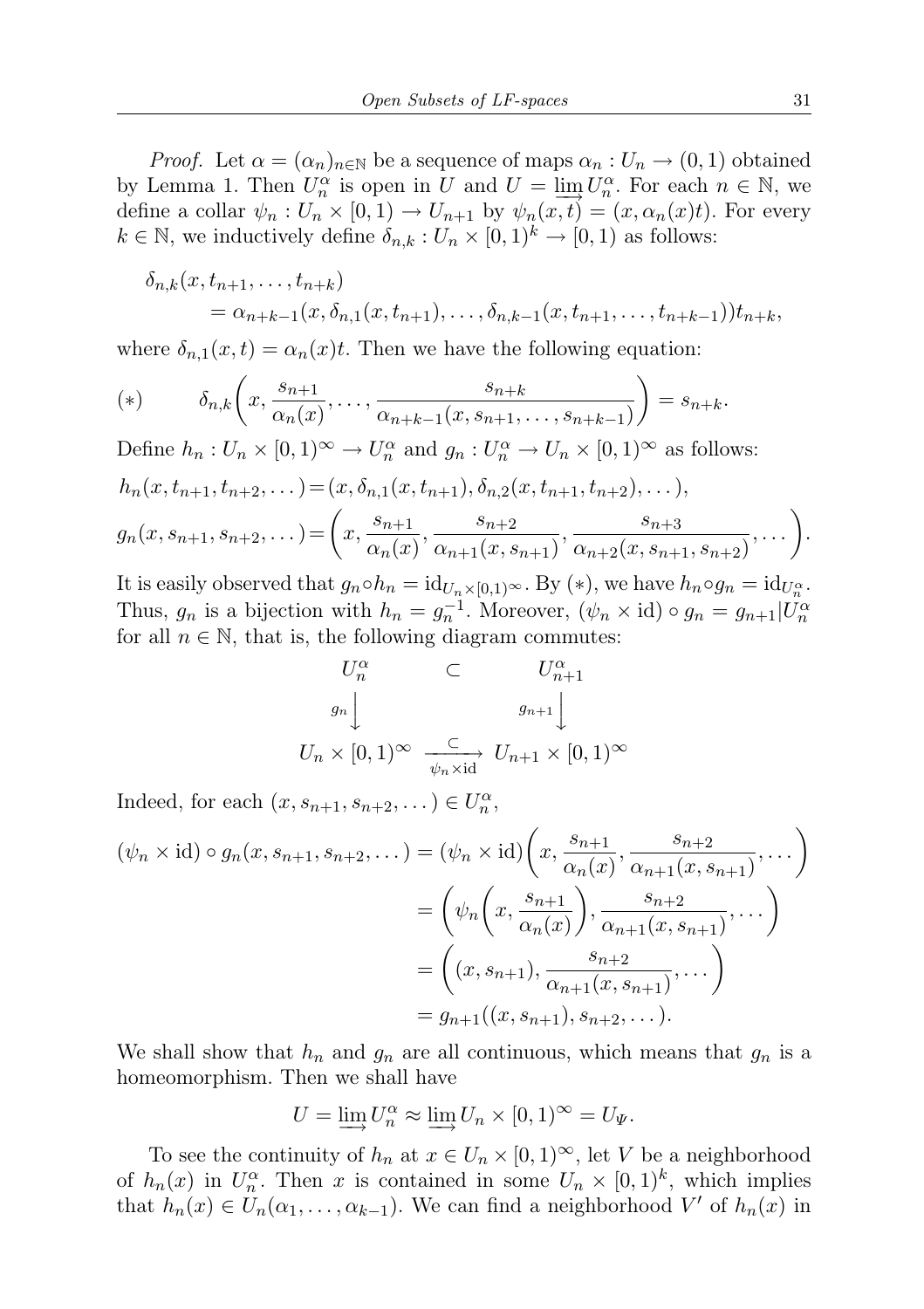$U_n \times [0,1)^k$  and  $0 < r_{n+k+i} < 1, i \in \mathbb{N}$ , such that

$$
h_n(x) \in V' \times \prod_{i=1}^{j < \omega} [0, r_{n+k+i}] \subset V.
$$

Since  $\delta_{n,1}, \ldots, \delta_{n,k}$  are continuous, it follows that  $h_n | U_n \times [0,1)^k$  is continuous, hence x has a neighborhood W in  $U_n \times [0,1)^k$  such that  $h_n(W) \subset V'$ . Then  $W \times \prod_{i=1}^{j \lt \omega} [0, r_{n+k+i}]$  is a neighborhood of x in  $U_n \times [0, 1)^\infty$  and

$$
h_n\Big(W \times \prod_{i=1}^{j<\omega} [0, r_{n+k+i}] \Big) \subset V' \times \prod_{i=1}^{j<\omega} [0, r_{n+k+i}] \subset V,
$$

which implies that  $h_n$  is continuous at x.

To see the continuity of  $g_n$  at  $x \in U_n^{\alpha}$ , for each neighborhood V of  $g_n(x)$ in  $U_n \times [0,1]^\infty$  choose an open set W in  $U_n$  and  $r_{n+i} > 0$ ,  $i \in \mathbb{N}$ , so that

$$
g_n(x) \in W \times \prod_{i=1}^{j < \omega} [0, r_{n+i}] \subset V.
$$

Due to Lemma 1, it can be assumed that  $\inf_{y \in W} \alpha_n(y) > 0$  and

$$
\inf \left\{ \alpha_{n+k}(y) \mid y \in W \times \prod_{i=1}^k [0, r_{n+i}] \right\} > 0 \quad \text{ for every } k \in \mathbb{N}.
$$

Hence, we can find  $0 < q_{n+i} \leq r_{n+i}$ ,  $i \in \mathbb{N}$ , such that

$$
(y, s_{n+1}, \dots, s_{n+j-1}) \in W \times \prod_{i=1}^{j} [0, r_{n+i}], \quad s_{n+j} < q_{n+j},
$$
  

$$
\Rightarrow \frac{s_{n+j}}{\alpha_{n+j-1}(y, s_{n+1}, \dots, s_{n+j-1})} < r_{n+j}.
$$

Then it follows that

$$
g_n\Big(W \times \prod_{i=1}^{j<\omega} [0, q_{n+i}]\Big) \subset W \times \prod_{i=1}^{j<\omega} [0, r_{n+i}] \subset V,
$$

which implies that  $g_n$  is continuous at  $x$ .

REMARK 1. Let  $M_1 \subset M_2 \subset \cdots$  be a closed tower of  $\ell_2(\tau)$ -manifolds such that each  $M_i$  is a Z-set (hence collared) in  $M_{i+1}$ . Then  $M_{\infty} = \bigcup_{i \in \mathbb{N}} M_n$ has a topology such that  $M_{\infty}$  is an  $\ell_2(\tau) \times \mathbb{R}^{\infty}$ -manifold and each  $M_i$  is a subspace of  $M_{\infty}$ . Indeed, given a sequence  $\Psi = (\psi_i)_{i \in \mathbb{N}}$  of collars  $\psi_i$ :  $M_i \times [0, 1) \to M_{i+1}$ , we regard  $M_n \times [0, 1)^\infty$  as an open set in  $M_{n+1} \times [0, 1)^\infty$ by the natural embedding

$$
\psi_n \times id : M_n \times [0,1)^\infty = M_n \times [0,1) \times [0,1)^\infty \to M_{n+1} \times [0,1)^\infty.
$$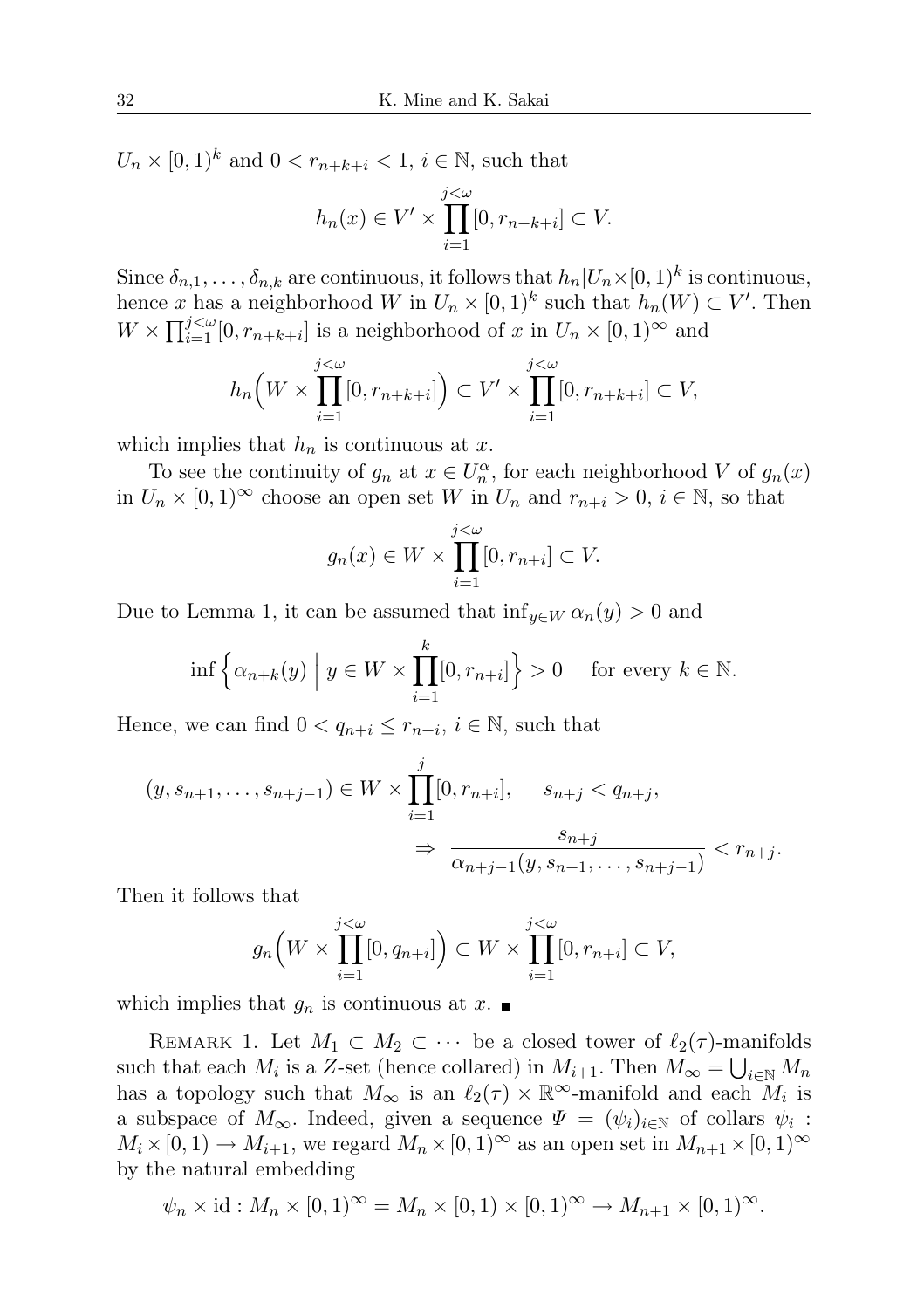Let  $M_{\Psi}$  be the direct limit of the open tower

$$
M_1 \times [0,1)^\infty \underset{\psi_1 \times \mathrm{id}}{\subset} M_2 \times [0,1)^\infty \underset{\psi_2 \times \mathrm{id}}{\subset} \cdots
$$

Since every separable  $\ell_2(\tau)$ -manifold can be embedded into  $\ell_2(\tau)$  as an open set by the open embedding theorem for  $\ell_2(\tau)$ -manifolds [5] (cf. [4]), each  $M_n\times[0,1)^\infty$  is homeomorphic to an open set in  $\ell_2(\tau)\times[0,1)^\infty\approx \ell_2(\tau)\times\mathbb{R}^\infty$ . Then  $M_{\Psi}$  is an  $\ell_2(\tau) \times \mathbb{R}^{\infty}$ -manifold. Since  $M_n \times [0,1)^k \subset M_{n+k}$  for each  $n, k \in \mathbb{N}$ , we can regard  $M_{\Psi} = M_{\infty}$  as sets but the topology of  $M_{\Psi}$  depends on the sequence  $\Psi = (\psi_i)_{i \in \mathbb{N}}$ . One should note that  $M_{\Psi} \neq \varinjlim M_n$ . In fact, the topology of  $\varinjlim M_n$  is finer than that of  $M_{\Psi}$ .

4. The second step of the proof. By Lemma 2, we have a sequence  $\Psi = (\psi_i)_{i \in \mathbb{N}}$  of collars  $\psi_i : U_i \times I \to U_{i+1}$  such that U is homeomorphic to the direct limit  $U_{\Psi}$  of the following open tower:

$$
U_1 \times [0,1)^\infty \underset{\psi_1 \times \mathrm{id}}{\subset} U_2 \times [0,1)^\infty \underset{\psi_2 \times \mathrm{id}}{\subset} \cdots.
$$

The Main Theorem is reduced to the following:

LEMMA 3.  $M \times [0, 1)^\infty \approx U_\Psi$ .

*Proof.* Here, we regard  $U_{\Psi}$  as the direct limit of the following open tower:

$$
U_1 \times [0, 1/2)^\infty \underset{\psi_1 \times \mathrm{id}}{\subset} U_2 \times [0, 2/3)^\infty \underset{\psi_2 \times \mathrm{id}}{\subset} \cdots.
$$

Recall we can write  $M \times [0,1)^\infty = \bigcup_{n \in \mathbb{N}} M_n^\infty$ , where  $M_1^\infty \subset M_2^\infty \subset \cdots$  are open sets in  $M \times [0, 1)^\infty$  defined as follows:

$$
M_n^{\infty} = \left(\bigcup_{i=1}^n \left[i-1, n\right) \times U_i\right) \times \left[0, \frac{n}{n+1}\right)^{\infty}.
$$

To show that  $M \times [0, 1)^\infty \approx U_{\Psi}$ , it suffices construct homeomorphisms

$$
h_n: M_n^{\infty} \to U_n \times \left[0, \frac{n}{n+1}\right)^{\infty}, \quad n \in \mathbb{N},
$$

so that the following diagram commutes:

$$
M_n^{\infty} \xrightarrow{\subset} M_{n+1}^{\infty}
$$
  
\n
$$
U_n \times \left[0, \frac{n}{n+1}\right)^{\infty} \xrightarrow{\subset} \left[0, \frac{n+1}{n+2}\right)^{\infty}
$$
  
\n
$$
U_{n+1} \times \left[0, \frac{n+1}{n+2}\right)^{\infty}
$$

For each  $n \in \mathbb{N}$ , we define

$$
M_n = \left(\bigcup_{i=1}^n [i-1, n) \times U_i\right) \times \left[0, \frac{n}{n+1}\right)^n.
$$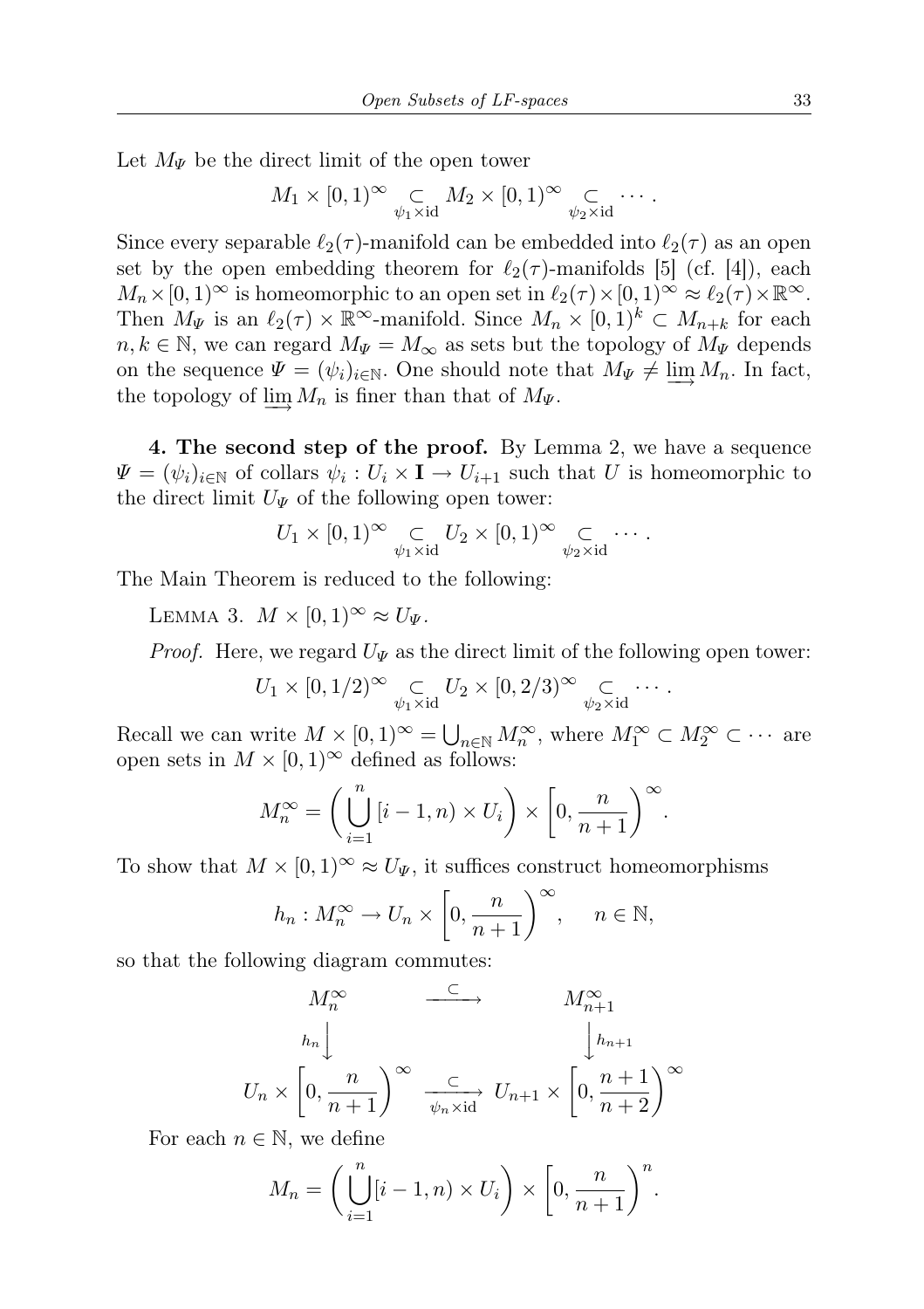Then it follows that

$$
M_n^{\infty} = M_n \times \left[0, \frac{n}{n+1}\right)^{\infty}
$$
 and  $M_n \times \left[0, \frac{n}{n+1}\right) \subset M_{n+1}$ .

If we could construct homeomorphisms

$$
f_n: M_n \to U_n \times \left[0, \frac{n}{n+1}\right)^{\infty}, \quad n \in \mathbb{N},
$$

so that the following diagram commutes:

$$
M_n \times \left[0, \frac{n}{n+1}\right) \xrightarrow{\subset} M_{n+1}
$$
  

$$
f_n \times \text{id} \downarrow \qquad f_{n+1}
$$
  

$$
U_n \times \left[0, \frac{n}{n+1}\right)^2 \xrightarrow{\psi \times \text{id}} U_{n+1} \times \left[0, \frac{n+1}{n+2}\right)
$$

then the desired homeomorphism  $h_n$  could be defined as follows:

$$
h_n = f_n \times \text{id} : M_n^{\infty} = M_n \times \left[0, \frac{n}{n+1}\right)^{\infty} \to U_n \times \left[0, \frac{n}{n+1}\right)^{\infty}.
$$

To construct  $f_n$  inductively, let

$$
\overline{M}_n = \left(\bigcup_{i=1}^n [i-1, n] \times U_i\right) \times \left[0, \frac{n}{n+1}\right]^n,
$$
  
\n
$$
\partial M_n = \overline{M}_n \setminus M_n
$$
  
\n
$$
= \{n\} \times U_n \times \left[0, \frac{n}{n+1}\right]^n
$$
  
\n
$$
\cup \left(\bigcup_{i=1}^n [i-1, n] \times U_i\right) \times \left(\left[0, \frac{n}{n+1}\right]^n \setminus \left[0, \frac{n}{n+1}\right)^n\right).
$$

Similarly to M, we can see that these are  $\ell_2(\tau)$ -manifolds. Note that  $\partial M_n$  is a Z-set in  $\overline{M}_n$ . Let  $p_n : \overline{M}_n \to U_n$  be the projection and  $i_n : U_n \to \partial M_n \subset \overline{M}_n$ the injection defined by  $i_n(x) = (n, x, v_n)$ , where

$$
v_n = \left(\frac{n}{n+1}, \dots, \frac{n}{n+1}\right) \in \left[0, \frac{n}{n+1}\right]^n.
$$

Then  $i_n(U_n) = U_n \times \{v_n\}$  is a strong deformation retract of both  $\overline{M}_n$  and  $\partial M_n$ , hence  $p_n$  and  $p_n|\partial M_n$  are homotopy equivalences and  $i_n$  is a homotopy inverse of both  $p_n$  and  $p_n|\partial M_n$ . Thus, we have the homotopy equivalences

$$
r_n: \overline{M}_n \to U_n \times \left[0, \frac{n}{n+1}\right] \text{ and } r'_n = r_n | \partial M_n: \partial M_n \to U_n \times \left\{\frac{n}{n+1}\right\}
$$
  
defined by  $r_n(x) = (p_n(x), n/(n+1)).$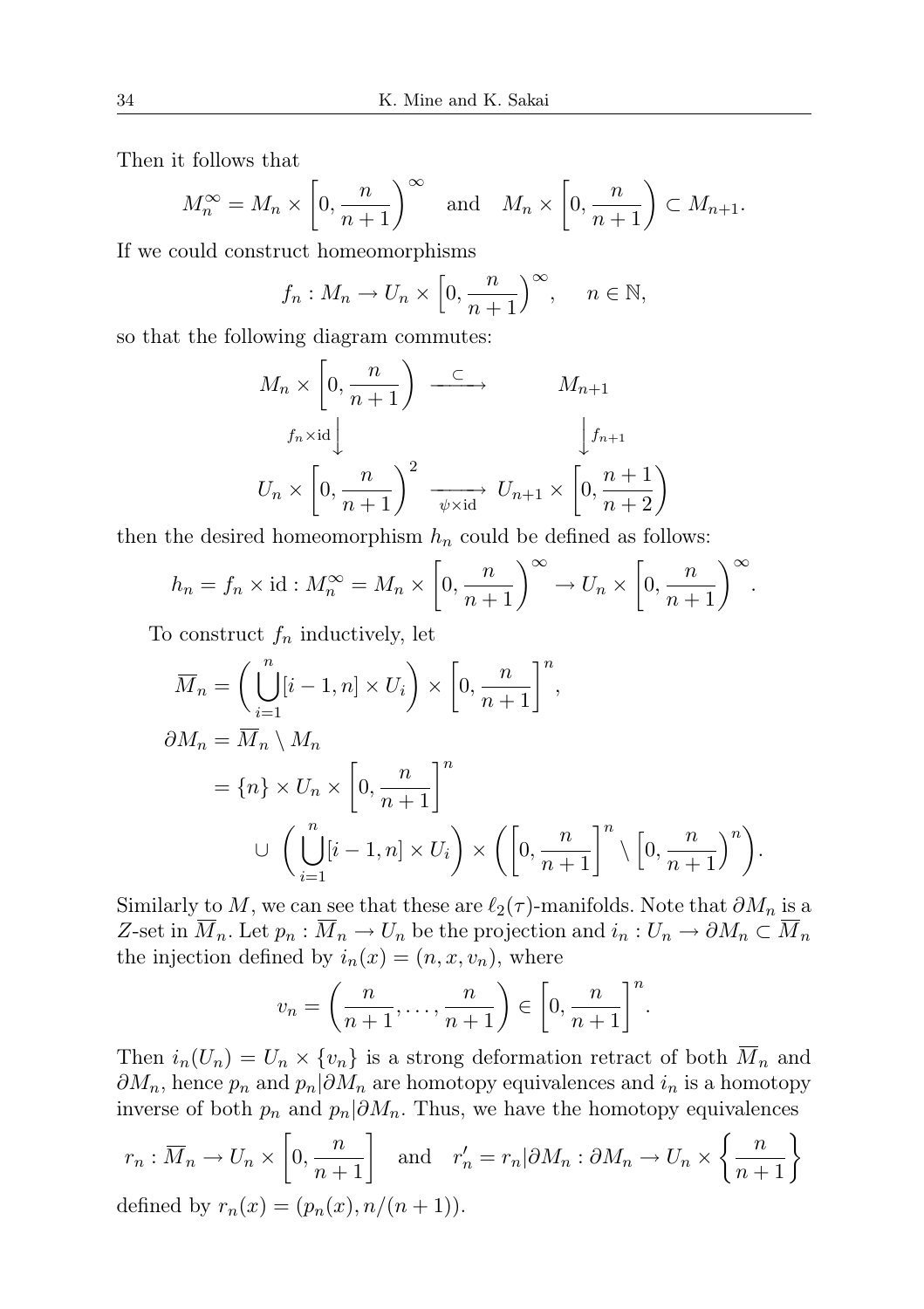We shall construct homeomorphisms

$$
\overline{f}_n : \overline{M}_n \to U_n \times \left[0, \frac{n}{n+1}\right], \quad n \in \mathbb{N},
$$

so that  $\bar{f}_n \simeq r_n$ ,

$$
\overline{f}_n(\partial M_n) = U_n \times \left\{ \frac{n}{n+1} \right\}, \quad \text{i.e.,} \quad \overline{f}_n(M_n) = U_n \times \left[ 0, \frac{n}{n+1} \right),
$$

and the following diagram commutes:

$$
\overline{M}_n \times \left[0, \frac{n}{n+1}\right] \xrightarrow{\subset} \overline{M}_{n+1}
$$
\n
$$
\overline{f}_n \times id \downarrow \qquad \qquad \overline{f}_{n+1}
$$
\n
$$
U_n \times \left[0, \frac{n}{n+1}\right]^2 \xrightarrow[\psi_n \times id]{\psi_n \times id} U_{n+1} \times \left[0, \frac{n+1}{n+2}\right]
$$

Then  $f_n = f_n | M_n$  is the desired homeomorphism.

First, by Theorem 1, we have homeomorphisms  $f : \overline{M}_1 \to U_1 \times [0, 1/2]$ and  $f' : \partial M_1 \to U_1 \times \{1/2\}$  onto  $U_1$  such that  $f \simeq r_1$  and  $f' \simeq r'_1$ . Since  $f' \simeq f | \partial M_1$ , we can apply Theorem 2 to extend f' to a homeomorphism  $f_1: M_1 \to U_1 \times [0, 1/2]$  which is isotopic f, hence  $f_1 \simeq r_1$ .

Now, assume that  $\bar{f}_n$  has been obtained and consider the following sets:

$$
\overline{\partial}M_n = \partial M_n \times \left[0, \frac{n}{n+1}\right] \cup \overline{M}_n \times \left\{\frac{n}{n+1}\right\},
$$
\n
$$
L_{n+1} = \overline{M}_{n+1} \setminus \left(M_n \times \left[0, \frac{n}{n+1}\right]\right)
$$
\n
$$
= [n, n+1] \times U_{n+1} \times \left[0, \frac{n+1}{n+2}\right]^{n+1}
$$
\n
$$
\cup \left(\bigcup_{i=1}^n \left[i-1, n\right] \times U_i\right) \times \left(\left[0, \frac{n+1}{n+2}\right]^{n+1} \setminus \left[0, \frac{n}{n+1}\right)^{n+1}\right),
$$
\n
$$
B_n = \psi_n \left(U_n \times \left\{\frac{n}{n+1}\right\}\right) \times \left[0, \frac{n}{n+1}\right]
$$
\n
$$
\cup \psi_n \left(U_n \times \left[0, \frac{n}{n+1}\right]\right) \times \left\{\frac{n}{n+1}\right\},
$$
\n
$$
W_{n+1} = \left(U_{n+1} \times \left[0, \frac{n+1}{n+2}\right]\right) \setminus \left(\psi_n \left(U_n \times \left[0, \frac{n}{n+1}\right]\right) \times \left[0, \frac{n}{n+1}\right]\right).
$$
\nThen we have the following homeomorphism:

 $g_n = (\psi_n \times \mathrm{id})(\bar{f}_n \times \mathrm{id})|\bar{\partial}M_n : \bar{\partial}M_n \to B_n.$ 

Observe that  $L_{n+1}$  and  $W_{n+1}$  are  $\ell_2(\tau)$ -manifolds,  $\overline{\partial}M_n$  and  $\partial M_{n+1}$  are disjoint Z-sets in  $L_{n+1}$ , and  $B_n$  and  $U_{n+1} \times \{(n+1)/(n+2)\}\)$  are disjoint Z-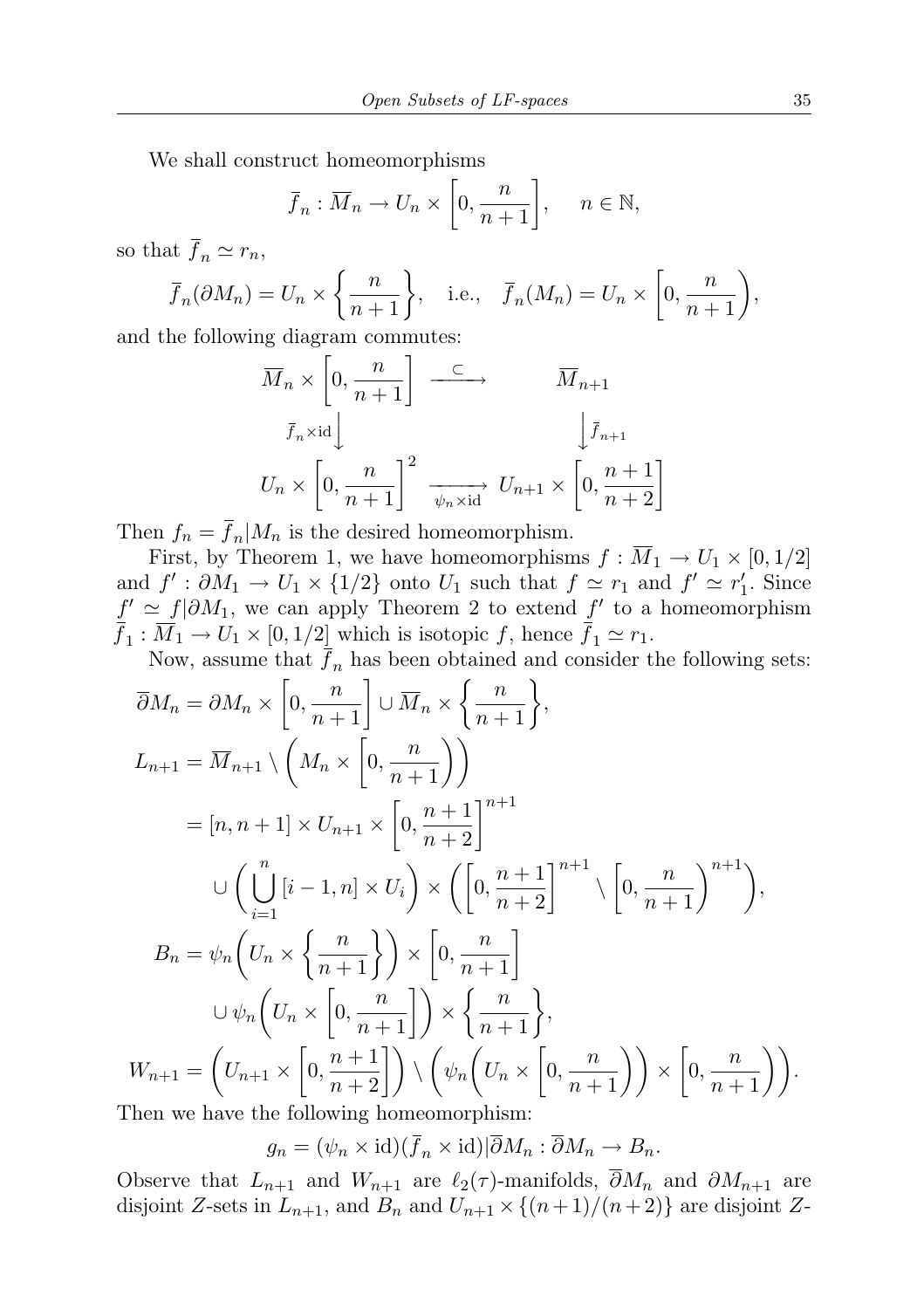sets in  $W_{n+1}$ . Since  $i_{n+1}(U_{n+1}) = U_{n+1} \times \{v_{n+1}\}\$  and  $U_{n+1} \times \{(n+1)/(n+2)\}\$ are strong deformation retracts of  $L_{n+1}$  and  $W_{n+1}$  respectively, it follows that  $r''_{n+1} = r_{n+1}|L_{n+1} : L_{n+1} \rightarrow W_{n+1}$  is a homotopy equivalence. By Theorem 1, we have homeomorphisms

$$
g: L_{n+1} \to W_{n+1}
$$
 and  $g': \partial M_{n+1} \to U_{n+1} \times \left\{ \frac{n+1}{n+2} \right\}$ 

such that  $g \simeq r''_{n+1}$  and  $g' \simeq r'_{n+1} = r''_{n+1} \geq \frac{\partial M_{n+1}}{\partial n}$ . Then g' extends to a homeomorphism

$$
g'' : \overline{\partial} M_n \cup \partial M_{n+1} \to B_n \cup U_{n+1} \times \left\{ \frac{n+1}{n+2} \right\}
$$

by setting  $g''|\overline{\partial}M_n = g_n$ .

Note that  $r_n$  is homotopic to the map

$$
q_n: \overline{M}_n \to U_n \times \left[0, \frac{n}{n+1}\right]
$$

defined by  $q_n(x) = (p_n(x), 0)$  and  $\psi_n q_n = p_n$ . Then we have  $\psi_n \overline{f}_n \simeq \psi_n r_n \simeq$  $\psi_n q_n = p_n$ . Let  $c_n : I \to \{n/(n+1)\}\$ and  $c_{n+1} : I \to \{(n+1)/(n+2)\}\$ be the constant maps. Since  $r''_{n+1}|\overline{\partial}M_n = p_n \times c_{n+1}|\overline{\partial}M_n$ , it follows that

 $g_n \simeq \psi_n \overline{f}_n \times c_n |\overline{\partial} M_n \simeq p_n \times c_n |\overline{\partial} M_n \simeq p_n \times c_{n+1} |\overline{\partial} M_n = r''_{n+1} |\overline{\partial} M_n,$ 

where all homotopies are realized in  $W_{n+1}$  (the first two in  $B_n$ ). Therefore,

$$
g'' \simeq r''_{n+1} |\overline{\partial} M_n \cup \partial M_{n+1} \simeq g |\overline{\partial} M_n \cup \partial M_{n+1}.
$$

Thus, we can apply Theorem 2 to extend  $g''$  to a homeomorphism  $\tilde{g}: L_{n+1} \to$  $W_{n+1}$ . By pasting  $\tilde{g}$  with  $(\psi_n \times id)(\bar{f}_n \times id)$ , we can obtain the desired homeomorphism  $\bar{f}_{n+1}$ . Since  $i_{n+1}p_{n+1} \simeq i$ d in  $\bar{M}_{n+1}$ , it follows that

$$
\bar{f}_{n+1} \simeq \bar{f}_{n+1} i_{n+1} p_{n+1} = g' i_{n+1} p_{n+1} \simeq r_{n+1} i_{n+1} p_{n+1} \simeq r_{n+1}.
$$

This completes the proof. ■

REMARK 2. For a closed tower  $M_1 \subset M_2 \subset \cdots$  of  $\ell_2(\tau)$ -manifolds such that each  $M_i$  is a Z-set in  $M_{i+1}$ ,  $M = \bigcup_{n \in \mathbb{N}} [n-1, n] \times M_n$  is an  $\ell_2(\tau)$ manifold. On the other hand, given a sequence  $\Psi = (\psi_n)_{n \in \mathbb{N}}$  of collars  $\psi_n$ :  $M_n \times [0,1) \to M_{n+1}$ , the  $\ell_2(\tau) \times \mathbb{R}^\infty$ -manifold  $M_\Psi$  can be defined as in Remark 1. Similarly to Lemma 3, we can show  $M \times \mathbb{R}^{\infty} \approx M_{\Psi}$ . Since  $M \times \mathbb{R}^{\infty}$ does not depend on  $\Psi$ , the topological type of  $M_{\Psi}$  is unique. Moreover,  $M_{\Psi}$ can be embedded in  $\ell_2(\tau) \times \mathbb{R}^\infty$  as an open set.

## References

[1] R. D. Anderson and J. D. McCharen, On extending homeomorphisms to Fréchet manifolds, Proc. Amer. Math. Soc. 25 (1970), 283–289.